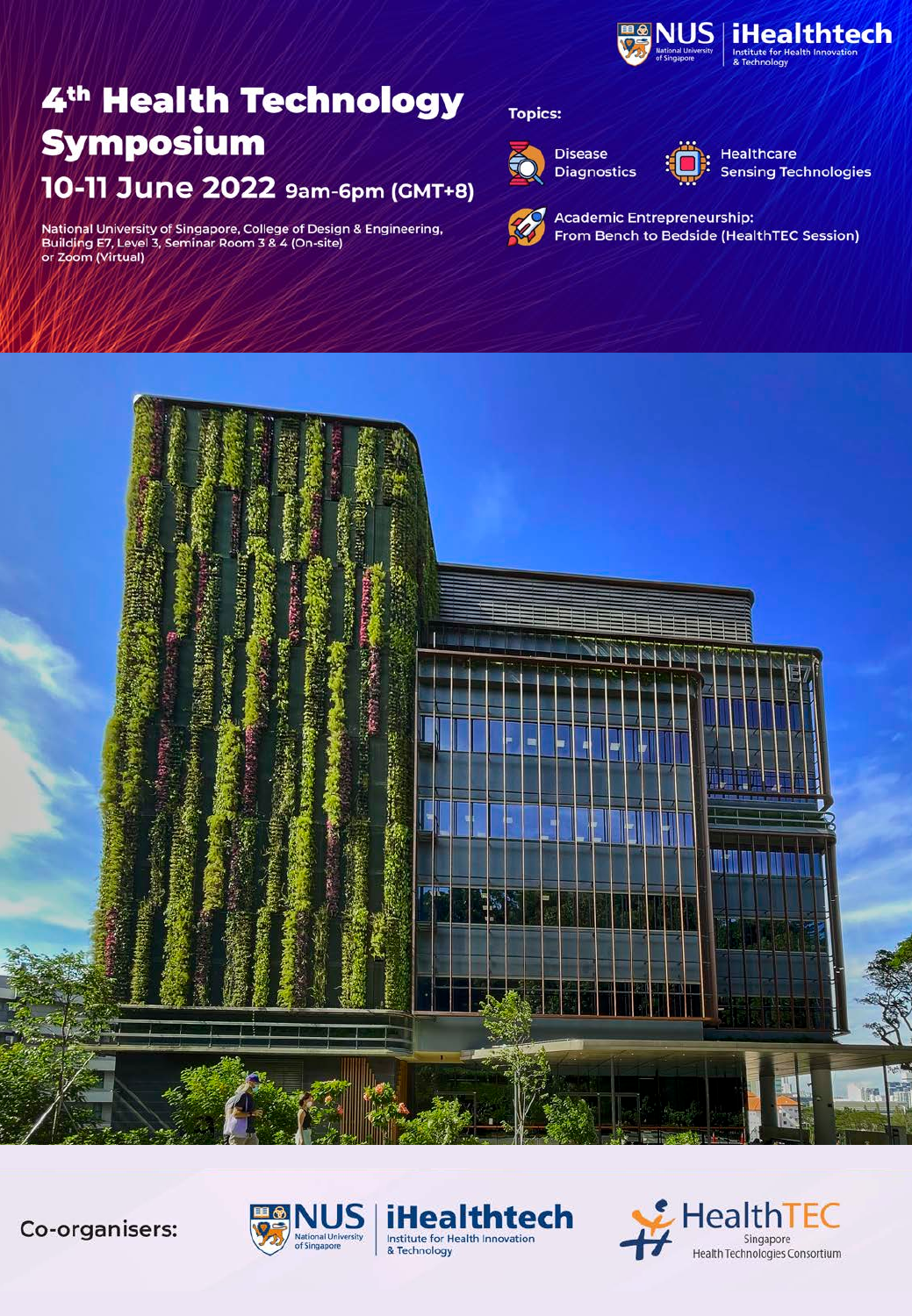

National University of Singapore, College of Design & Engineering, Building E7, Level 3, Seminar Room 3 & 4 (On-site) or Zoom (Virtual)

#### **Topics:**



**Disease Diagnostics** 

**Healthcare Sensing Technologies** 

**Academic Entrepreneurship:** From Bench to Bedside (HealthTEC Session)

At the Institute for Health Innovation & Technology (iHealthtech), our vision is to innovate health technology. **Health Technology Symposium 2022** is the Institute's fourth annual symposium and will be held at the brand-new NUS Engineering in Medicine building E7 from **10 to 11 June 2022.**



**Professor Lim Chwee Teck** Director, iHealthtech

This is a hybrid event with option to attend either on-site or online. We have brought together some of the most eminent local and overseas scientists, engineers, clinicians and entrepreneurs to share their insights into health technology innovations and discuss steps in bringing them from the bench to bedside and market. The symposium will explore health technology innovations in:

- **Disease Diagnostics**
- **Event Highlights AI and Healthcare Sensing Technologies**
- **Academic Entrepreneurship: From Bench to Bedside (HealthTEC Session)**

You can refer to the list of speakers and topics from the Scientific Programme attached to this brochure. Unlimited to this brochure.

We look forward to your company's support by joining us as an event sponsor.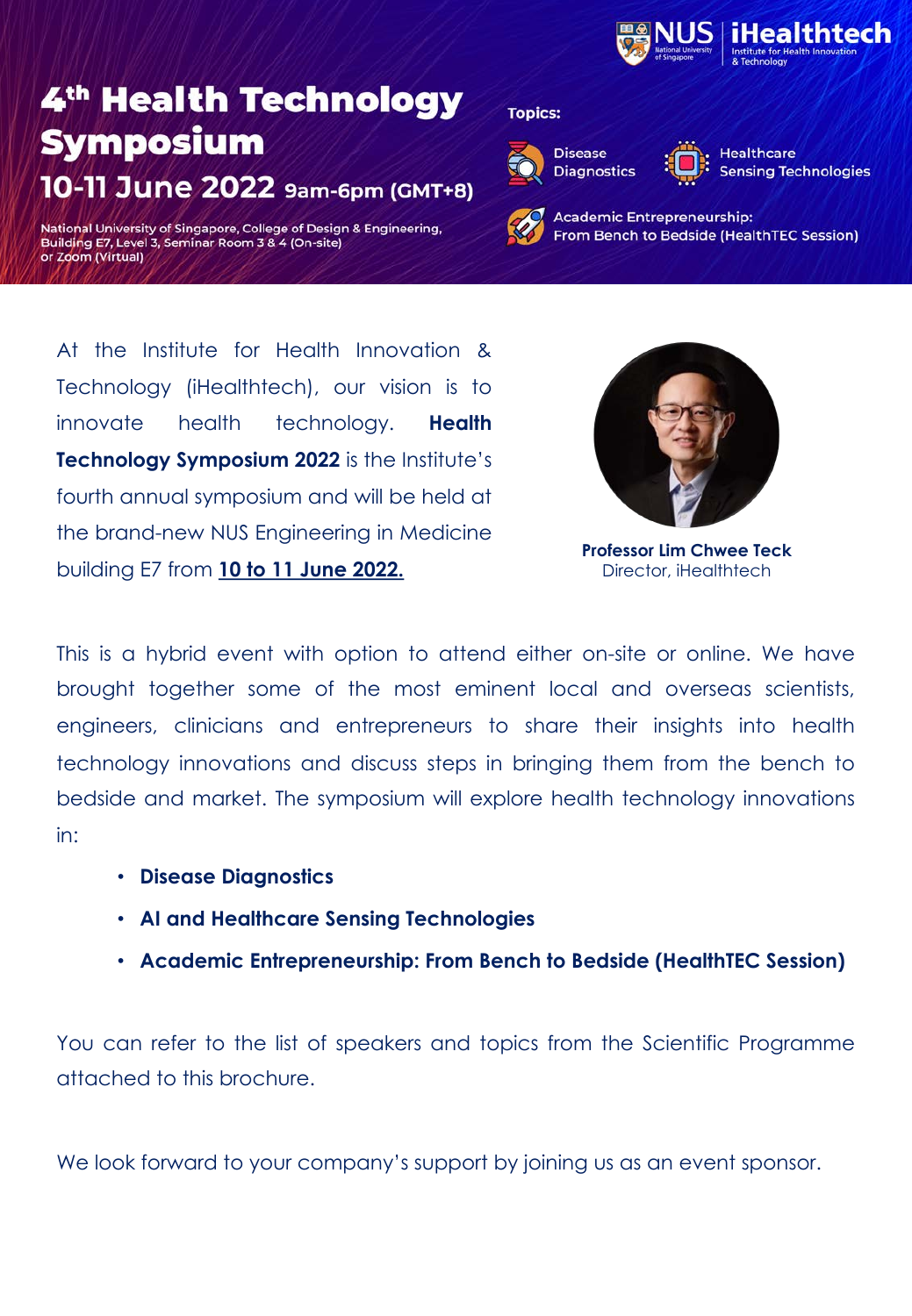

National University of Singapore, College of Design & Engineering, Building E7, Level 3, Seminar Room 3 & 4 (On-site) or Zoom (Virtual)

#### **Topics:**







**Healthcare Sensing Technologies** 

**Academic Entrepreneurship:** From Bench to Bedside (HealthTEC Session)



### **Profile of Attendees for Symposium 2019**

- 27 speakers (21 local and 6 international)
- 177 participants



**By Organisation By Designation**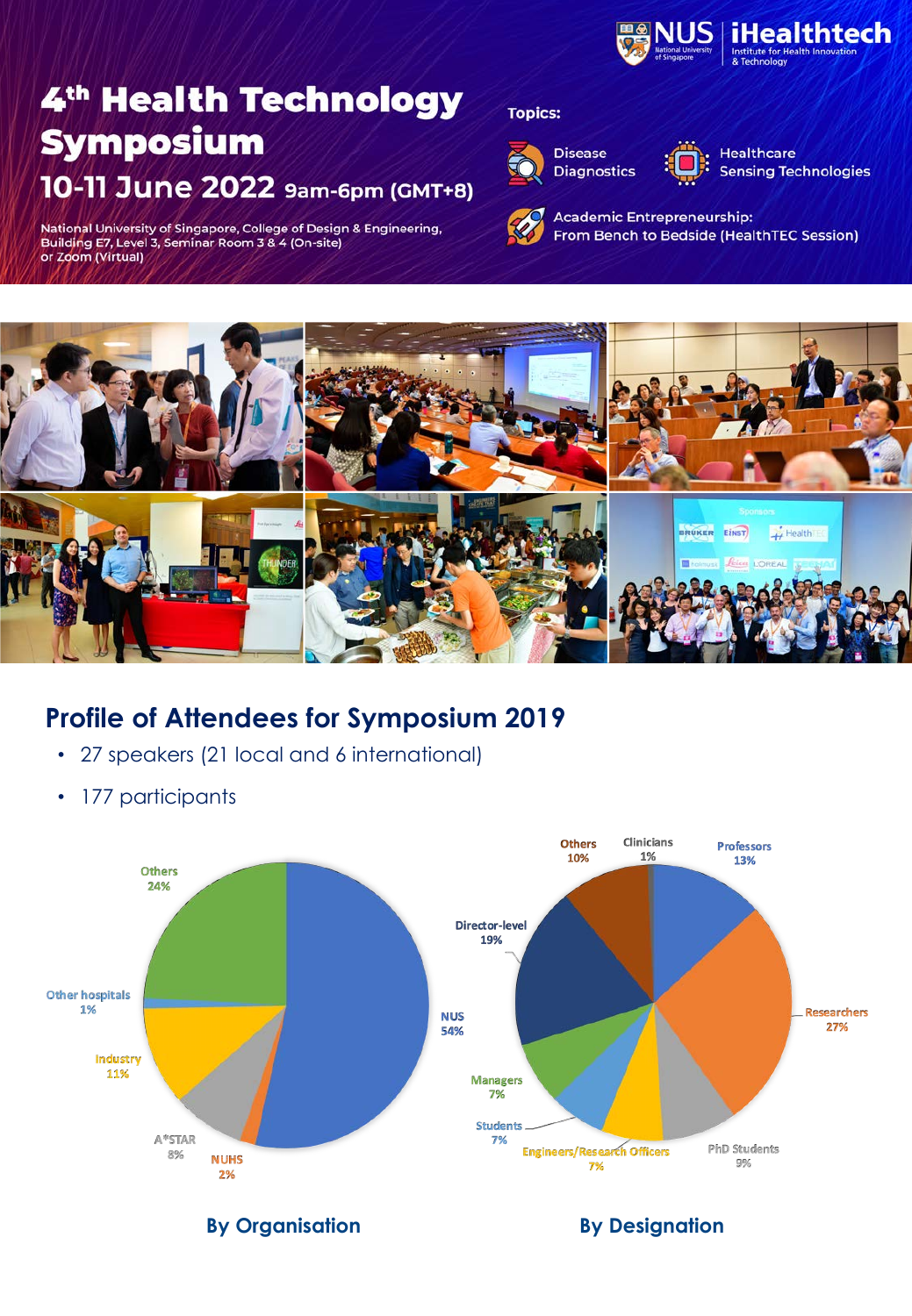

National University of Singapore, College of Design & Engineering,<br>Building E7, Level 3, Seminar Room 3 & 4 (On-site)<br>or Zoom (Virtual)

### **Main Sponsorship Packages**

| <b>Package Entitlements</b>                                             | <b>PLATINUM</b><br>(57,000) | <b>GOLD</b><br>(55,000) | <b>SILVER</b><br>(53,000) |
|-------------------------------------------------------------------------|-----------------------------|-------------------------|---------------------------|
| 1 tabletop provided at the exhibition area (for 2)<br>days)             |                             |                         |                           |
| 2X banner displays at the symposium venue                               | $\checkmark$                |                         |                           |
| One-page A5 colour advertisement in the<br>symposium programme booklet* |                             |                         |                           |
| Symposium dinner                                                        | 3pax                        | 2pax                    | 1 <sub>pax</sub>          |
| <b>Acknowledgement and Logo Exposure</b>                                |                             |                         |                           |
| Acknowledgement at the symposium opening<br>speech                      |                             |                         |                           |
| Company logo on all symposium publicity<br>materials (online and print) |                             |                         |                           |

*\* Design and/or banner to be provided by the sponsor.* 

#### **Topics:**



**Disease Diagnostics** 



**Healthcare Sensing Technologies**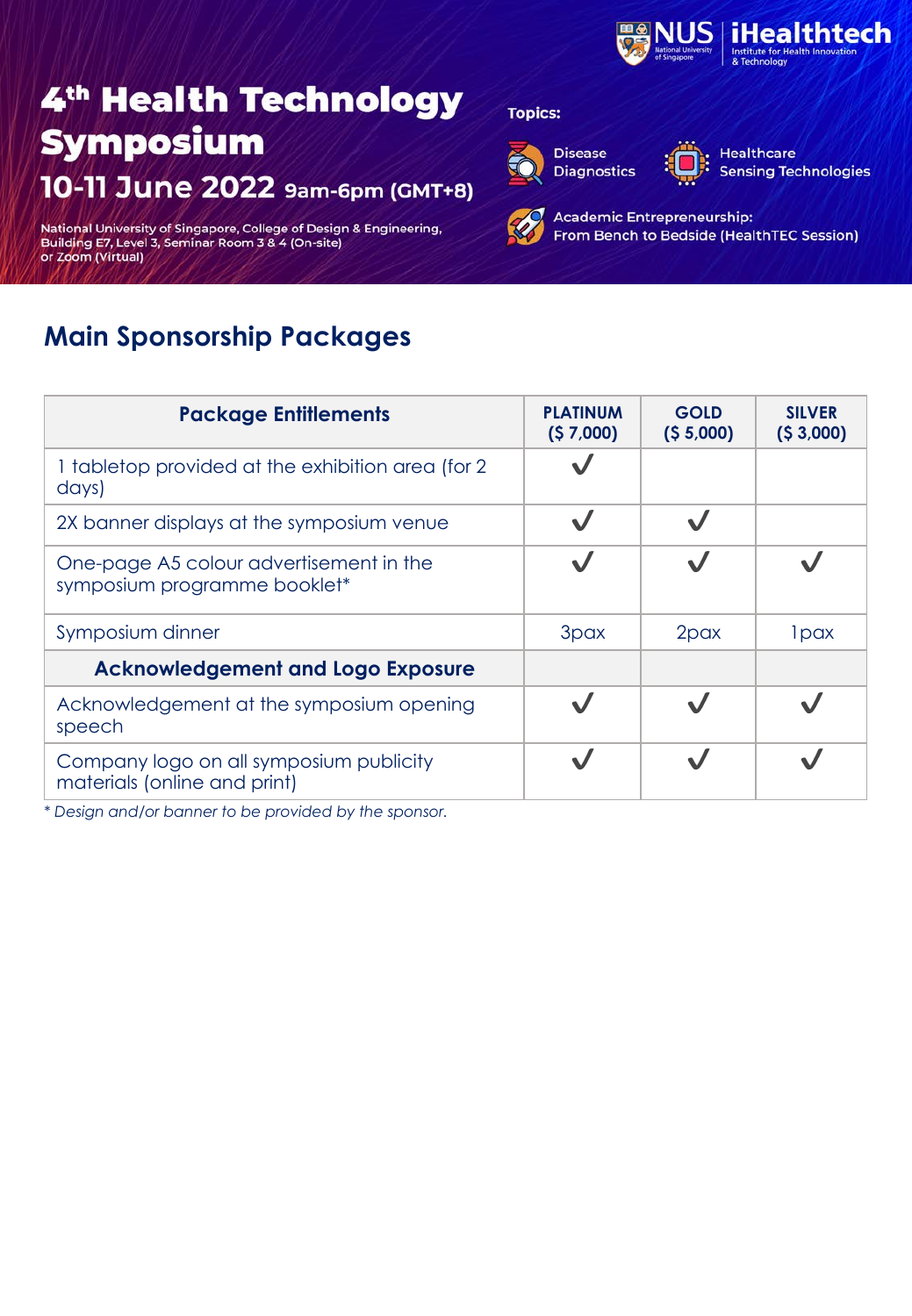

National University of Singapore, College of Design & Engineering,<br>Building E7, Level 3, Seminar Room 3 & 4 (On-site)<br>or Zoom (Virtual)

### **Other Sponsorship Opportunities**

| <b>Description</b>                                                                                                                                                                                                                                                                           | Cost                          |
|----------------------------------------------------------------------------------------------------------------------------------------------------------------------------------------------------------------------------------------------------------------------------------------------|-------------------------------|
| <b>Symposium dinner</b><br>One A5 colour page advertisement in symposium programme<br>booklet*<br>Sponsor's banner to be placed at the dinner reception venue*<br>Acknowledgement at the symposium opening speech<br>Company logo on all symposium publicity materials (online and<br>print) | \$5,000                       |
| <b>Coffee Break and lunch</b><br>Company name and logo on signage at coffee breaks<br>Sponsor's banner to be placed at the reception venue*<br>Acknowledgement at the symposium opening speech<br>$\bullet$<br>Company logo on all symposium publicity materials (online and<br>print)       | \$3,000                       |
| Advertisement in Symposium Programme Booklet (up to 300 pcs)                                                                                                                                                                                                                                 |                               |
| One A5 full colour page, back cover of booklet*<br>One A5 full colour page, inside front cover of booklet*<br>$\bullet$<br>One A5 full colour page, run of page in booklet*                                                                                                                  | \$2,000<br>\$1,500<br>\$1,000 |
| Company logo on all symposium publicity materials (online and<br>print)                                                                                                                                                                                                                      |                               |

\* Design and/or banner to be provided by the sponsor.

### **Topics:**



**Disease Diagnostics** 

**Healthcare Sensing Technologies**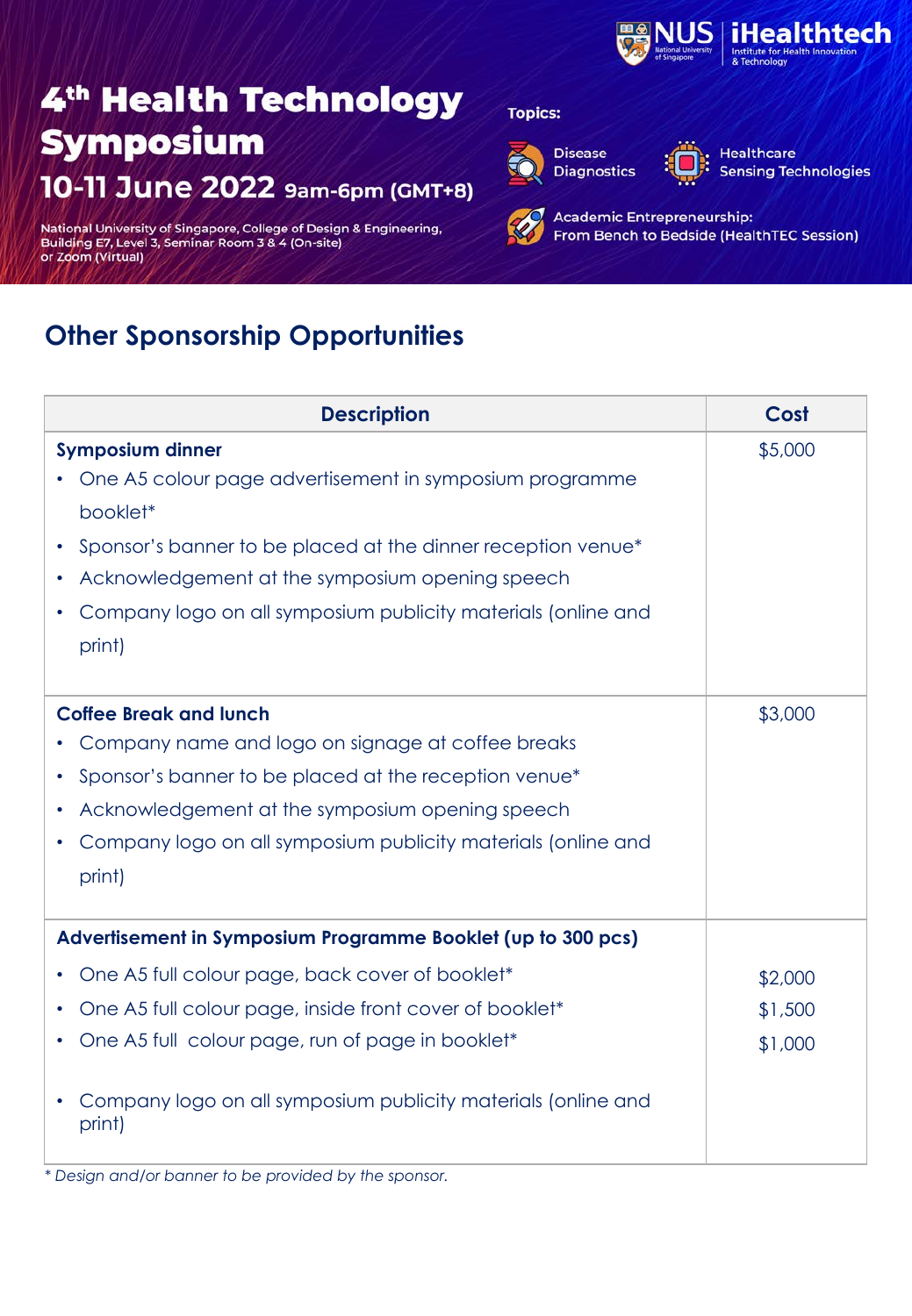

National University of Singapore, College of Design & Engineering,<br>Building E7, Level 3, Seminar Room 3 & 4 (On-site)<br>or Zoom (Virtual)

### **Scientific Programme**

| Day 1 (Morning)                                                         |                                                                              |  |
|-------------------------------------------------------------------------|------------------------------------------------------------------------------|--|
| <b>Opening Ceremony</b><br>(Chair: Dr Donny LIANG)                      |                                                                              |  |
| $9:00 \text{ cm} - 9:10 \text{ cm}$                                     | Opening Address by Prof Chwee Teck LIM,<br><b>iHealthtech Director</b>       |  |
| $9:10$ am $-9:15$ am                                                    | Introduction to iHealthtech by Assoc Prof Ali BHAGAT                         |  |
| <b>Plenary Talk 1</b><br>(Chair: Asst Prof Lih Feng CHEOW)              |                                                                              |  |
| $9:15$ am $-10:00$ am                                                   | Prof David WEITZ (Harvard University, USA)                                   |  |
| $10:00$ am $-10:15$ am                                                  | Coffee Break                                                                 |  |
| <b>Session 1: Disease Diagnostics</b><br>(Chair: Asst Prof Gloryn CHIA) |                                                                              |  |
| $10:15$ am $-10:45$ am                                                  | Prof Linfa WANG (Duke-NUS Medical School, Singapore)                         |  |
| $10:45$ am $-11:15$ am                                                  | Assoc Prof David LYE (National Centre for Infectious<br>Diseases, Singapore) |  |
| $11:15$ am $-11:45$ am                                                  | Dr Sidney YEE (A*STAR, Singapore)                                            |  |
| 11:45 am $-$ 12:00 pm                                                   | Asst Prof Huilin SHAO (NUS, Singapore)                                       |  |
| $12:00 \text{ pm} - 12:15 \text{ pm}$                                   | Asst Prof Lih Feng CHEOW (NUS, Singapore)                                    |  |
| $12:15 \text{ pm} - 1:15 \text{ pm}$                                    | Lunch                                                                        |  |

### **Topics:**



**Disease Diagnostics** 



**Healthcare Sensing Technologies**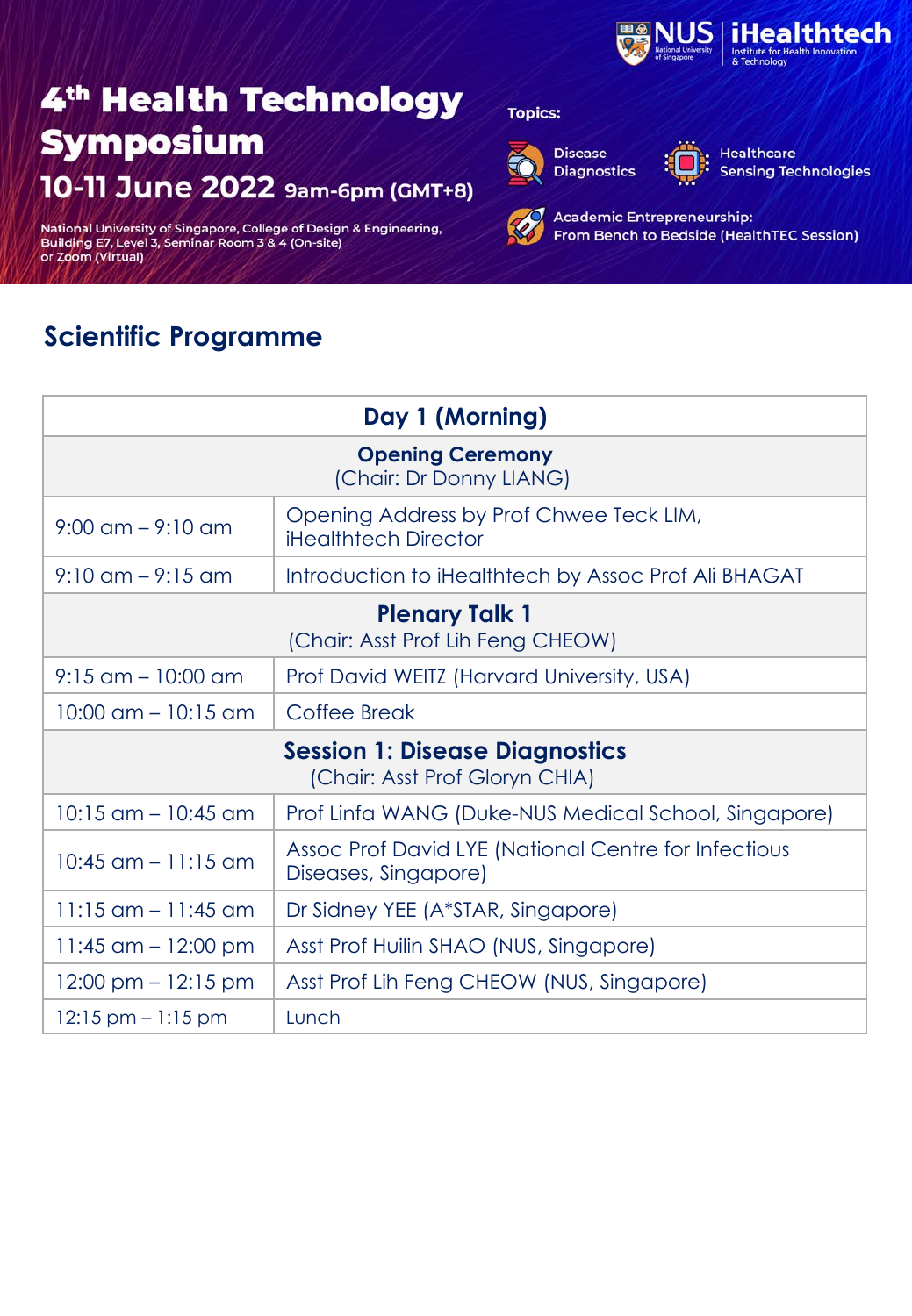

National University of Singapore, College of Design & Engineering,<br>Building E7, Level 3, Seminar Room 3 & 4 (On-site)<br>or Zoom (Virtual)

### **Topics:**



**Disease Diagnostics** 



Healthcare **Sensing Technologies** 

| Day 1 (Afternoon)                                                            |                                                                                                                                         |  |
|------------------------------------------------------------------------------|-----------------------------------------------------------------------------------------------------------------------------------------|--|
| Session 2: NUS iHealthtech and Ajou University School of Medicine            |                                                                                                                                         |  |
| <b>Joint Session</b><br>(Chair: Dr Sri Ram Krishna VEDULA and Dr Su Bin LIM) |                                                                                                                                         |  |
| $1:15$ pm $-1:20$ pm                                                         | Welcome Address by Prof Chwee Teck LIM,<br>iHealthtech Director, NUS                                                                    |  |
| $1:20 \text{ pm} -1:25 \text{ pm}$                                           | Opening Address by Prof Young-Taek OH,<br>Dean of School of Medicine, Ajou University                                                   |  |
| $1:25$ pm $-1:45$ pm                                                         | <b>MOU Signing and Photo Session</b>                                                                                                    |  |
| $1:45$ pm $- 2:05$ pm                                                        | Prof Hyun Goo WOO (Ajou University)<br>"Continues molecular spectrum of liver cancer"                                                   |  |
| $2:05$ pm $-2:25$ pm                                                         | Assoc Prof Glenn BONNEY (NUS)<br>"Precision therapy in the Supreme Emperor of All<br>Maladies"                                          |  |
| $2:25$ pm $- 2:45$ pm                                                        | Prof You-Sun KIM (Ajou University)<br>"Necroptosis in pathophysiology of disease"                                                       |  |
| $2:45$ pm $-3:00$ pm                                                         | Coffee Break                                                                                                                            |  |
| $3:00$ pm $-3:20$ pm                                                         | Assoc Prof Alfredo FRANCO-OBREGON (NUS)<br>Talk title to be confirmed                                                                   |  |
| $3:20$ pm $-3:40$ pm                                                         | Assoc Prof Jaerak CHANG (Ajou University)<br>"Autophagic clearance of protein aggregates associated<br>with neurodegenerative diseases" |  |
| <b>Plenary Talk 2</b><br>(Chair: Asst Prof Andy TAY)                         |                                                                                                                                         |  |
| $3:40$ pm $-4:25$ pm                                                         | Professor Molly STEVENS (Imperial College, UK)                                                                                          |  |
| $7:00 \text{ pm} - 9:00 \text{ pm}$                                          | Dinner (by invitation only)                                                                                                             |  |
| <b>End of Day 1</b>                                                          |                                                                                                                                         |  |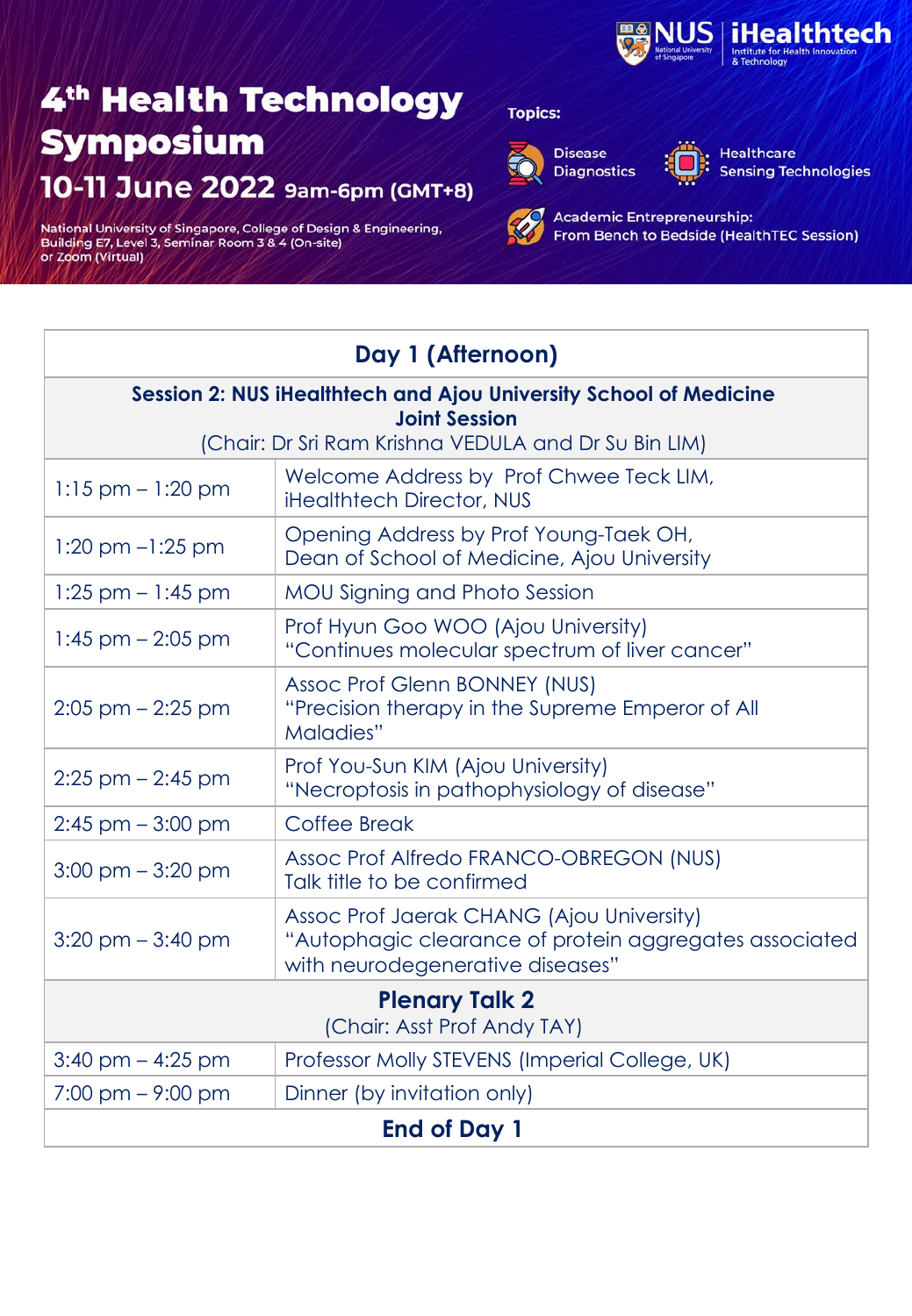

National University of Singapore, College of Design & Engineering,<br>Building E7, Level 3, Seminar Room 3 & 4 (On-site)<br>or Zoom (Virtual)

### **Topics:**



**Disease Diagnostics** 



Healthcare **Sensing Technologies** 

| Day 2 (Morning)                                                                          |                                            |  |
|------------------------------------------------------------------------------------------|--------------------------------------------|--|
| <b>Plenary Talk 3</b><br>(Chair: Assoc Prof Benjamin TEE)                                |                                            |  |
| $9:00$ am $-09:45$ am                                                                    | Prof Zhenan BAO (Stanford University, USA) |  |
| <b>Session 3: AI and Healthcare Sensing Technologies</b><br>(Chair: Asst Prof Yuxin LIU) |                                            |  |
| $9:45$ am $-10:15$ am                                                                    | Prof Xiaodong CHEN (NTU, Singapore)        |  |
| $10:15$ am $-10:45$ am                                                                   | Asst Prof Le YANG (A*STAR, Singapore)      |  |
| $10:45$ am $-11:00$ am                                                                   | Coffee Break                               |  |
| $11:00$ am $-11:30$ am                                                                   | Dr Xian Jun LOH (A*STAR, Singapore)        |  |
| $11:30$ am $-11:45$ am                                                                   | Assoc Prof Benjamin TEE (NUS, Singapore)   |  |
| 11:45 $\text{am} - 12:00 \text{ pm}$                                                     | Asst Prof John HO (NUS, Singapore)         |  |
| $12:00 \text{ pm} - 1:00 \text{ pm}$                                                     | Lunch Break                                |  |

| Day 2 (Afternoon)                                                                                       |                                      |  |
|---------------------------------------------------------------------------------------------------------|--------------------------------------|--|
| <b>Academic Entrepreneurship: From Bench to Bedside (HealthTEC Session)</b><br>(Chair: Dr Gordon XIONG) |                                      |  |
| $1:00 \text{ pm} - 1:30 \text{ pm}$                                                                     | Prof Dino DI CARLO (UCLA, USA)       |  |
| $1:30$ pm $-2:00$ pm                                                                                    | Prof Rong FAN (Yale University, USA) |  |
| $2:00 \text{ pm} - 2:30 \text{ pm}$                                                                     | Prof Xuanhe ZHAO (MIT, USA)          |  |
| $2:30 \text{ pm} - 3:00 \text{ pm}$                                                                     | Dr Cailin NG (HiCura Medical)        |  |
| $3:00 \text{ pm} - 3:15 \text{ pm}$                                                                     | Coffee Break                         |  |